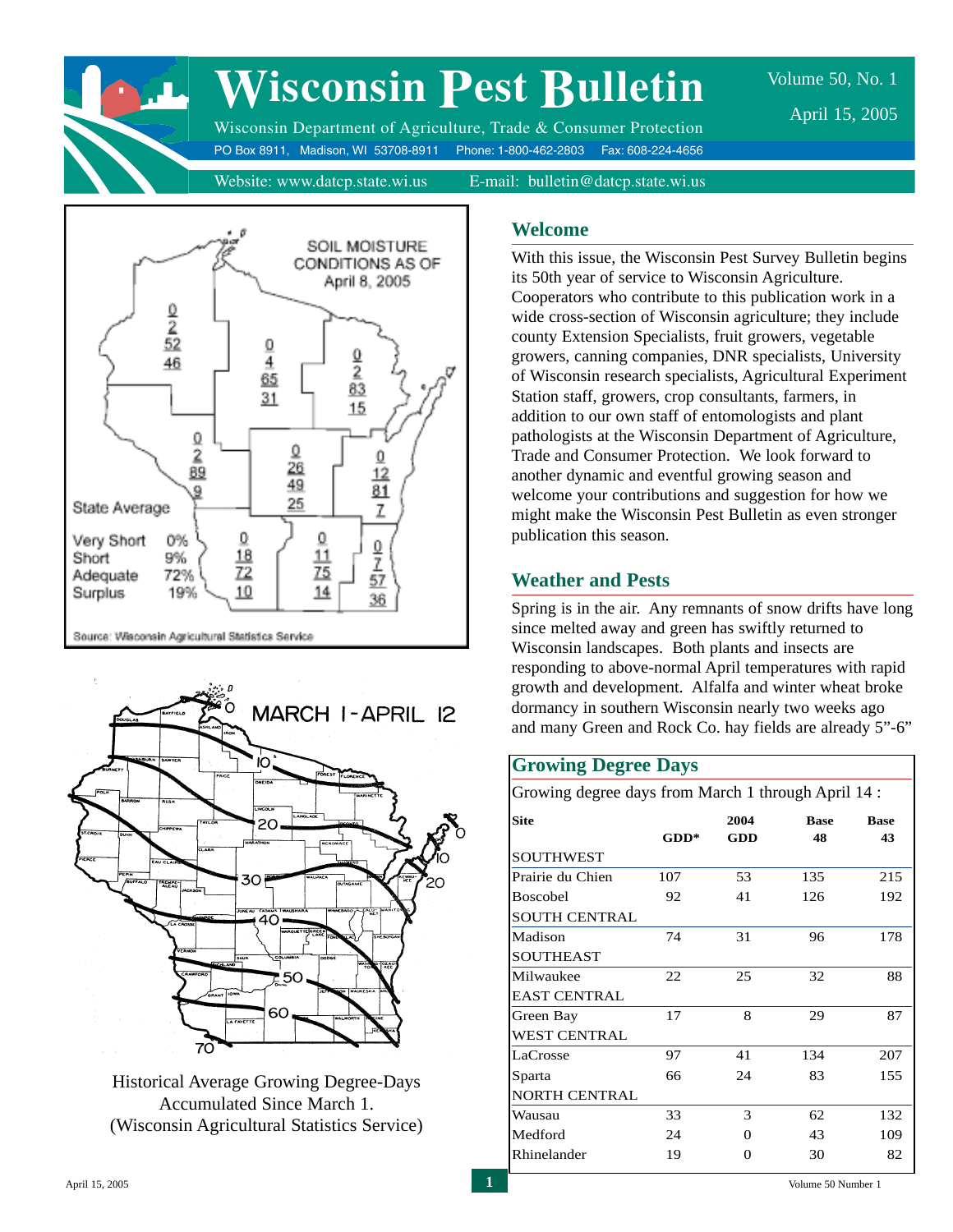tall. Light winds and mostly sunny, dry conditions this week dried the soil enough to enable farmers to continue early spring field work. Oats planting is progressing on schedule, while corn planting commenced this week.

In contrast to last season, the insects of April, including armyworms, cutworms, wireworms, aphids and flea beetles, are already very much active. Black cutworm arrived last weekend, and alfalfa weevil adults have been spotted in south central alfalfa fields. Our old foes, the boxelder bug, multi-colored Asian ladybeetle, and cluster flies, have also re-emerged from overwintering sites to inconvenience residents for another week or two before moving outdoors.

# **Alerts**

**Soybean Rust --**Last fall's detection of soybean rust (*Phakopsora pachyrhizi*) in nine states in the U. S. has generated a storm of activity by every component of the soybean production system in this country. From the production of scouting and symptom guides for growers and consultants to EPA Section 18 exemptions for fungicides to not one but three Web-based disease monitoring and forecasting systems, tremendous industry, University and government resources have aimed at minimizing the impact of the disease introduction.

Given the potential for damage which *P. pachyrhizi* presents, these efforts are warranted. The fungus, an obligate parasite, has caused yield losses of 80% (under ideal disease conditions) in South America, and also infects snap beans, kidney beans, yellow sweet clover, white clover and a number of other legumes. Infections can go from an initial spore landing on a susceptible host to a pustule producing new spores in as little as nine days, and spore production from that pustule may continue for three weeks.

The pathogen requires living green tissue to survive, and is not likely to get through a Wisconsin winter. It is expected that soybean rust will behave much like other rusts of field crops such as stem rust of wheat or common maize rust, overwintering in the deep South and Mexico and blowing up to Wisconsin each (or most) years. Potential damage will depend upon the crop growth stage and weather when the spores arrive. Several systems are working to provide predictions of spore movement (see Resources).

As of today's date (4/15/05), overwintering soybean rust has been confirmed on kudzu in three Florida counties. Survey efforts will continue and intensify as soybean planting and emergence moves north.

In Wisconsin, UW-Extension is planting a series of sentinel plots, which will be examined regularly for soybean rust, DATCP is planning a state-wide survey of soybeans and other rust hosts, and the UW Plant Disease Diagnostics Clinic will run suspected soybean rust samples without charge. Information on submitting samples is available at the web site below.

Wisconsin has requested and been granted EPA Section 18 exemptions for a number of fungicides to control soybean rust. For more information on current Section 18 options, contact Pat Kandziora at 608.224-4547 or Patricia.kandziora@datcp.state.wi.us. The UW Soybean Plant Health site offers an online version of the NC-504 publication, *Using Foliar Fungicides to Manage Soybean Rust.*

#### **Soybean Rust Resources on the Web:**

#### **USDA Soybean Rust Information Site** http://www.sbrusa.net/

**Plant Management Network soybean rust page** http://www.plantmanagementnetwork.org/infocenter/topi c/soybeanrust/

#### **UW Soybean Plant Health page**

http://www.plantpath.wisc.edu/soyhealth/

#### **UW Plant Disease Diagnostics Clinic**

http://www.plantpath.wisc.edu/pddc/pddcgraphics/index. htm

#### **Keep an eye out for Kudzu –** Kudzu (*Pueraria*

*montana*), an aggressive Southern weed, allows soybean rust to survive all year long in warmer climates. Before adding this credit to its resume, Kudzu was known for its ability to climb power poles, conceal abandoned cars and buildings, and smother forests by blocking sunlight and breaking trees under the weight of its vines.

Although Kudzu has never been found in Wisconsin, it has been found in northern Illinois and in several northeastern states, demonstrating its ability to survive harsh winters. Most of these northern populations are believed to have been deliberately planted, and there is little evidence that these populations are unmanageable. If Kudzu does find its way into Wisconsin, the vines and leaves would be killed each fall by frost (along with any soybean rust pathogen that may have infected the

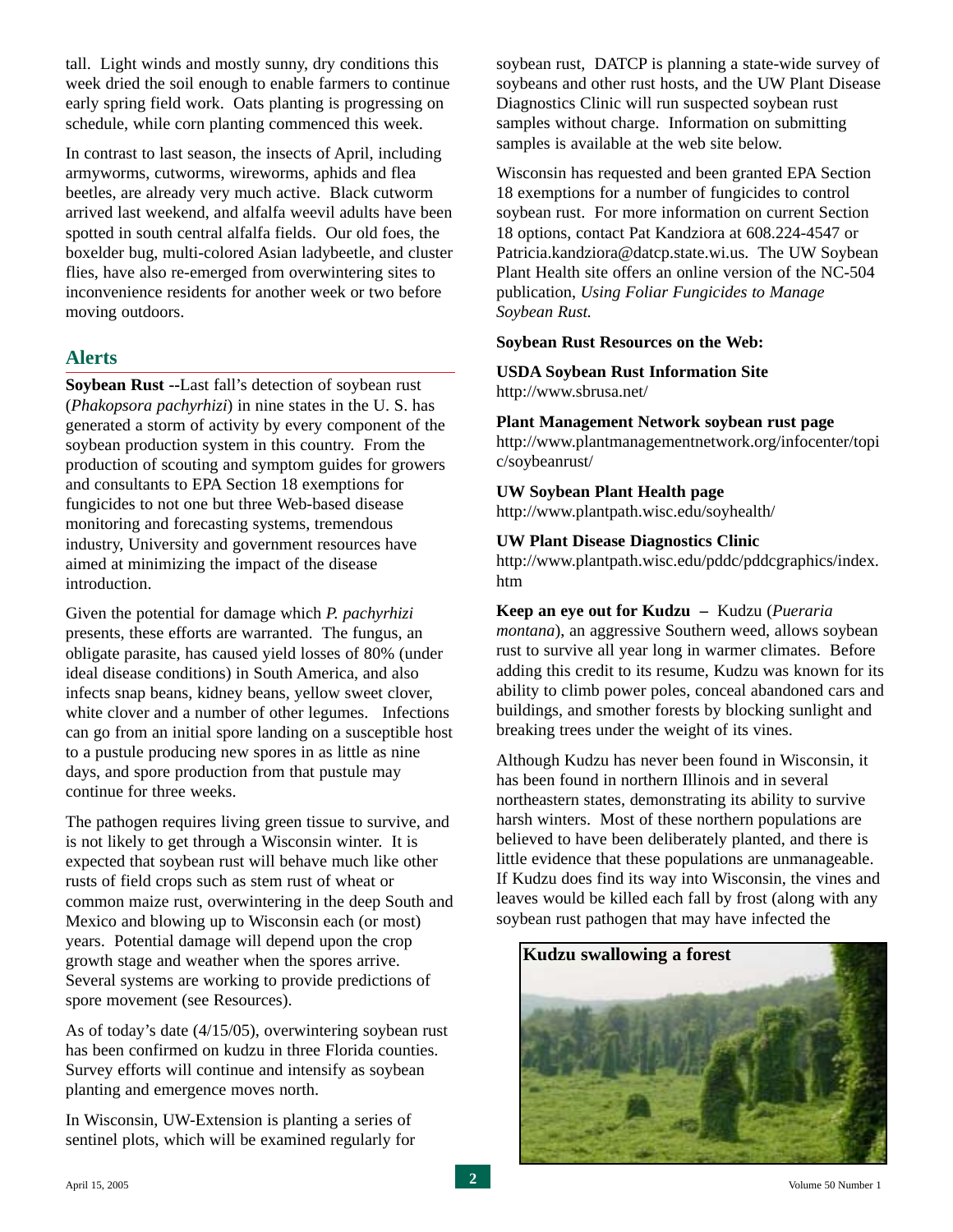leaves), but the deep fleshy roots would resprout each spring, creating a threat to Wisconsin's forests and natural areas.

Kudzu is a member of the legume family. The leaves are long petioled with three dark green hairy leaflets. Each leaflet grows up to 15 cm long. The roots are tuberous and rope-like, and the hairy stems can grow to 20 meters in length. Its pea-like flowers are fragrant and reddish purple. And the most notable characteristic of Kudzu this woody vine climbs, twines and blankets anything in its path.

# **Looking Ahead**

**New format for the Pest Bulletin –** Sometime in May, if all goes well, the Wisconsin Pest Bulletin will move to a new, web-friendly format and a new web address. The change, driven by responses in last year's reader survey, will abandon the two-column PDF file in favor of a linkbased, database-generated document. In effect, the Pest Bulletin will recreate itself every time a reader visits. The new format should provide you with better access to specific information, while allowing for almost instant updates throughout the week.

We will consider each Friday as the "issue" date, though updates and additions may be added throughout the week. In the near future, we hope to provide a real-time notification service (called an "RSS newsfeed")—more information will be coming as we near implementation. We look forward to the new format, and hope it will better serve your needs. As always, comments are welcome at bulletin@datcp.state.wi.us or 800-462-2803.

**Alfalfa Weevil and Pea aphids -** Alfalfa growers are encouraged to concentrate monitoring efforts on alfalfa weevils and pea aphids as fields begin to green up this spring. Currently, alfalfa weevil eggs are being laid in southern Wisconsin fields and egg hatch is fast approaching (200 GDD<sub>48</sub>). Scouting efforts should be initiated at 300 GDD<sub>48</sub>, targeting sandy areas of fields and south facing slopes first. See FORAGE section for current alfalfa weevil degree days.

#### **Plum Curculio Traps to be Deployed this Weekend -**

Apple insect trapping cooperators who will be monitoring plum curculio in their orchards this season should place traps this weekend. The first adult capture is expected to occur around 100 GDD $_{50}$ , which could take place in the Madison area by April 18.

#### **ATTENTION Apple Insect Trapping Cooperators -**

Pheromone traps for both the spotted tentiform leafminer and redbanded leafroller should be in place in the orchard. The first STLM eggs of the season will be laid next week, once 127 GDD50 have accumulated and the first peak flight of moths is expected once 150 GDD50

are reached. For projected dates of the first peak flight of STLM and RBLR moths, visit the FRUIT section.

**Codling moth (CM) – A very early catch of four codling** moths was reported at Sinsinawa this week, indicating it's time for cooperators to place CM traps. The first CM flight begins once 201 GDD50 have accumulated, which could occur as early as April 23 near Prairie du Chien,



and April 28 near Madison.

**Cutworms, Maggots and Flea Beetles are Active -** Corn growers may want to direct their attention early

in the season to seed corn maggots, black cutworms and wireworms, and corn flea beetles. A capture of 12 variegated cutworm moths was reported at Lancaster this week.

**Maggot Degree Days, New this Season! -** Early season activity of the seed corn maggot, onion maggot and cabbage maggot, three major vegetable pests in Wisconsin, is beginning to get underway. See the VEGETABLE section for more information.

**Bean leaf beetle -** Although soybean rust has moved to the forefront of soybean pest management, and defoliators may still be a distant thought, it not too early to be thinking about the risk of bean leaf beetles at the time of planting. Remember, early planted fields are often highly susceptible to bean leaf beetle defoliation as overwintered beetles seek them out for egg laying.

**Soybean aphid -** In addition to the threat of rust and bean leaf beetle, heavy soybean aphid densities are in the forecast for 2005. Soybean aphid predictions made by top field crop entomologists from WI, MN, MI, IO, IA and IL are available in the SOYBEAN portion of this issue.

**Household pests -** Homeowners and residents throughout the state know all too well that now's the time of year when a number of household pests, including box elder bugs, cluster flies and multicolored Asian ladybeetles, emerge from protective overwintering sites inside their homes. DATCP's Pest Survey Hotline (1-800-462-2803) has already received a number of calls concerning control of these pests. Although they may be a nuisance in spring, now is NOT the most effective time to treat for these insects. See the HOUSEHOLD PEST section for more information and control recommendations.

**Imported cabbageworm –** One butterfly was observed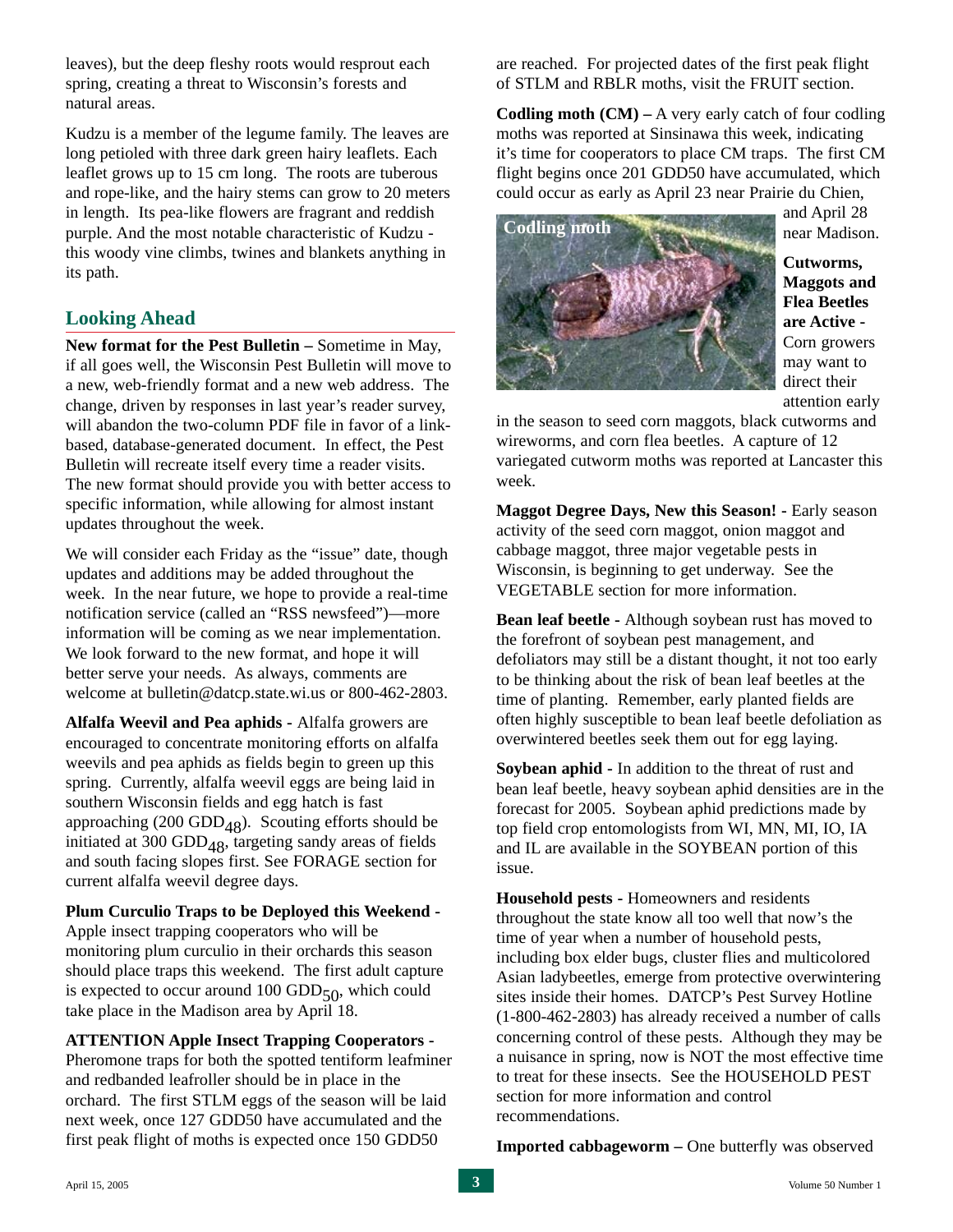in Dane Co. on April 10. Another was observed in Grant Co on April 12. After overwintering as pupae on plant debris, imported cabbageworms (ICW) are beginning to emerge as the yellowish-white butterflies commonly seen throughout the state on warm summer days. This cole crop pest will mate and lay eggs, giving rise to the 1st generation of larvae. ICW usually does not cause significant damage until the second generation begins to feed in July. See UW-Extension publication XHT1032 *Imported Cabbageworm* for control methods.

#### **Corn**

**Black cutworm -** The first migratory black cutworm moths of 2005 arrived in southwestern Wisconsin last weekend (April 9-10). In anticipation of the influx, DATCP pest survey specialists placed a series of delta wing traps baited with pheromone lures at 21 sites along the southern border of the state to catch the earliest moths. The newly-arrived migrants blew into the state on storm fronts out of the south. As the moths drop out of the storm systems they deposit their eggs in areas where they settle. While the first moth catch of the season is a noteworthy annual event, DATCP's pest survey specialists are actually looking for the first sustained flight of nine moths in a two-night period, in order to project a precise cutting date. At  $310$  DD<sub>50</sub>, after the first concentrated flight of moths, growers should begin scouting for cutting. For now, corn planting is just beginning, but readers are encouraged to watch for future updates on the status of the black cutworm migration. The most destructive larval stage isn't likely to be reached for another four to five weeks (around 562-640 GDD $_{50}$ ). We'll keep you posted.

**Corn flea beetle -** Despite the insignificance of corn flea beetle and the virtual non-existence of Stewart's bacterial wilt of corn in Wisconsin fields during the last two to three summers, WI Pest Bulletin writers have provided a forecast of winter survival of this species, and the potential for Stewart's wilt in 2005. The predictive model on which this forecast is based, the Iowa State Method, has had mixed results in the past when applied to the corn flea beetle situation in Wisconsin. Nonetheless, it may prove useful as a general indicator of risk of these pests this season.

To forecast the level of survival last winter, staff reviewed the mean monthly air temperatures for December, January and February at eight sites around the state. The Iowa State Model projects the risk for Stewart's wilt based on the number of winter months where the average mean monthly air temperature is 24°F or greater (see Iowa State Predictive Model for Stewart's Wilt below).

Mean monthly temperatures listed in the table below

suggest winter conditions were mild enough in southern, south central, and even parts of east and west central Wisconsin, to permit the winter survival of corn flea beetle. Assessing the risk of Stewart's wilt, however, involves looking at more factors than just monthly air temperatures. The model below indicates the risk for Stewart's wilt in parts of southern Wisconsin may be moderate to high in 2005, but this is highly unlikely considering that only one corn field, a seed production field of susceptible inbreds, was detected with Stewart's wilt last year. If Stewart's wilt had been more prevalent last summer, then more bacteria would have been available for corn flea beetles to pick up and spread. This was not the case, and any beetles that did survive the winter months are probably not carrying the Stewart's wilt bacterium. While corn flea beetles may have successfully made it through the long Wisconsin

#### **Iowa State Predictive Model for Stewart's Wilt**

| 10 month | $\geq$ | $24F =$ negligible risk       |
|----------|--------|-------------------------------|
| 1 month  | $\geq$ | $24F =$ mow to moderate risk  |
| 2 months | >      | $24F =$ moderate to high risk |
| 3 months | $\geq$ | $24F =$ high risk             |
|          |        |                               |

winter months, the risk for Stewart's wilt in 2005 is low.

**Seed corn maggot -** Now that 200 DD<sub>39</sub> have accumulated in parts of southern Wisconsin, seed corn maggot adults are beginning to surface from the soil. While it's very important to monitor the first emergence of flies beginning at 200 DD<sub>39</sub>, the most serious damage to corn tends to occur in late May or June, following the second peak emergence of adults at  $600$  DD<sub>39</sub>. Again,

|                 |      | Average Mean     |      | No. Months with | Potential          |
|-----------------|------|------------------|------|-----------------|--------------------|
|                 |      | Monthly Air Temp |      | >24F            | for $SW$ in $2005$ |
|                 | Dec  | Jan              | Feb  |                 |                    |
| <b>Boscobel</b> | 25.8 | 18.8             | 29.1 | 2               | M-H                |
| Milwaukee 27.3  |      | 22.2             | 30.1 | 2               | M-H                |
| Madison         | 26.0 | 19.5             | 29.2 | 2               | M-H                |
| LaCrosse        | 23.7 | 17.4             | 28.5 | 1               | L-M                |
| Sparta          | 22.2 | 17.0             | 27.2 | 1               | L-M                |
| Green Bay       | 23.2 | 17.0             | 25.9 | 1               | L-M                |
| Medford         | 17.8 | 12.6             | 21.6 | 0               | neg                |
| Wausau          | 19.8 | 13.8             | 23.8 | 0               | neg                |
|                 |      |                  |      |                 |                    |

degree days are adding up fast and emergence and egg laying is in progress in southern Wisconsin. Current seed corn maggot degree days are as follows: Boscobel: 278; Prairie du Chien: 305; Madison: 254; Milwaukee: 165; LaCrosse: 285; Green Bay: 160; Rhinelander: 140; Wausau: 199.

**European Corn Borer -** Readers may recall that last fall's European corn borer survey documented one of the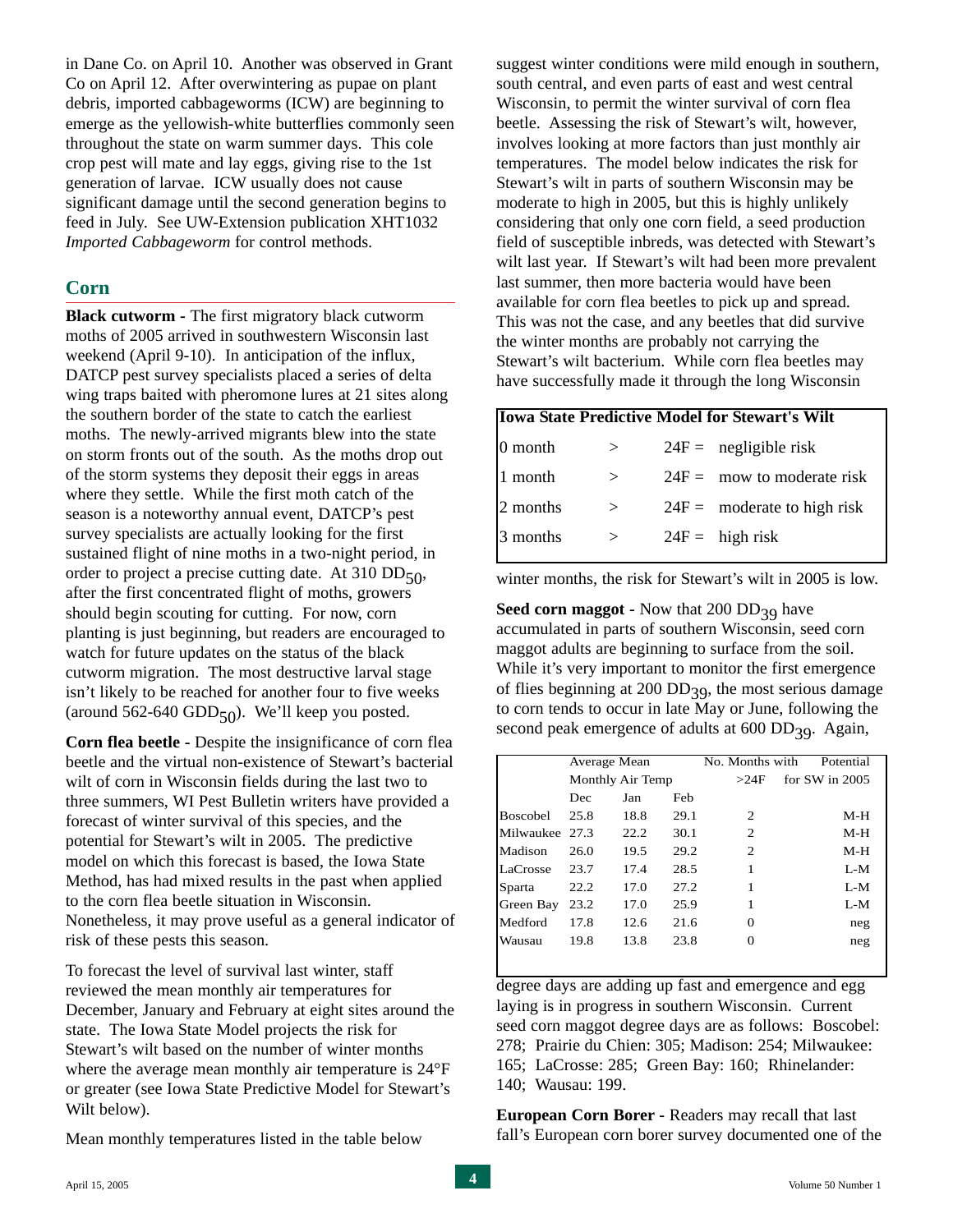lowest fall populations of corn borers in since European corn borer was first detected in Wisconsin approximately 60 years ago. The statewide average of 0.10 borer per plant (10 borer/100 plants) suggests that the state is likely to see an exceptionally light first flight of corn borer moths this May and June. At this time, overwintered 4th and 5th instar larvae are resuming activity inside of corn stubble and other hosts. Very soon those mature overwintered larvae will pupate inside corn stalks and moths will take flight by late May or early June. If weather conditions are favorable while the first flight is in progress, damaging populations of first generation corn borer larvae may develop in susceptible areas. This prospect is highly improbable in most parts of the state, and it looks as though 2005 may shape up to be another light corn borer year, at least on average. Look to future issues of the Wisconsin Pest Bulletin for updates on the status of the first corn borer flight this season.

# **Soybeans**

**Bean leaf beetle -** Soon bean leaf beetles that spent the long winter months protected beneath leaf litter and an insulating layer of snow cover will emerge and hit alfalfa fields in search of food. That's precisely when pest survey staff will step in to track the status of the overwintered population of beetles. The Pest Survey team plans to survey 167 alfalfa fields this spring to determine, 1) the distribution of overwintered bean leaf beetles (the northern extent of their overwintering range in WI), and 2) whether overwintered bean leaf beetles are carrying Bean Pod Mottle Virus (BPMV).

Mixed results from surveys conducted in 2004 provide no clear clues to indicate what may happen with bean leaf beetle in 2005. No BPMV was detected in any Wisconsin soybean fields last summer; therefore, it would be surprising to find many, if any, overwintered beetles with BPMV this spring.

**Soybean aphid -** Most readers are probably aware by now that the forecast for 2005 included higher populations of soybean aphids. In fact, predictions made by the leading field crop entomologists throughout the Midwest suggest the potential for aphid outbreaks this summer. In an article titled, Insect Indications for 2005, from the March 1 issue of The Corn & Soybean Digest, writer Sherry Collins interviewed several Midwest entomologists and reported their predictions for soybean aphid in 2005. Rather than rewrite or summarize the contents of Sherry's article, brief quotes were taken directly from the piece and are provided below. Sherry Collins' article is available online at:

(http://www.cornandsoybeandigest.com/mag/soybean\_ins ect indications/). With that being said, here's what field crops entomologists are predicting for 2005…

#### **Wisconsin**

"If the pattern holds, based on fall '04 suction trap captures of winged soybean aphids in Illinois, I wouldn't be surprised if 2005 is an aphid year. We're going to stress scouting. And, because of soybean rust, people should be doubly interested in watching their soybeans closely."

—- Eileen Cullen, University of Wisconsin-Madison

#### **Illinois**

"The huge capture of winged soybean aphids means we're set up for a large aphid population in 2005. But, the weather could easily throw a wrench in the works. If the weather is like it was in 2003 or 2001, then we'll have soybean aphid problems."

—- Kevin Steffey, University of Illinois

#### **Michigan**

"The regional entomologists have looked at the trapping data. As a group we have predicted that there would be more soybean aphids in 2005 than in 2004. The aphid appears to be setting up a two-year cycle, so 2005 will be the year to test that prediction."

—- Chris DiFonzo, Michigan State University

#### **Minnesota**

"It'd be a safe bet that aphids are going to be worse. If we have droughtier conditions, and we don't see a lot of heavy spring rainfall, we could see a more severe outbreak. Watch what's being found in southeast Minnesota in late June and early July. If things are going well for the aphid there, it usually means there will be abundant aphids to colonize the rest of the state." —- Ken Ostlie, University of Minnesota

#### **Indiana**

"Though some are predicting high soybean aphid populations, summer weather will be the determining factor. Rapid aphid buildup is favored by cooler temperatures and soybean fields under stress (e.g., drought). You may have heard that the stage is set for a big soybean aphid year. But I firmly believe it will take more than heavy 2004 fall flights and low predator numbers to equal aphid outbreaks in 2005."

—- John Obermeyer, Purdue University

#### **Iowa**

"Soybean aphids have the potential of causing more damage in 2005 than they did in 2004, but I wouldn't be so bold as to claim that soybean aphids are going through known cycles. If conditions turn dry in July and August there is potential for a significant number of acres to be economically impacted by soybean aphids." —- Marlin Rice, Iowa State University.

#### **Forages**

**Alfalfa weevils –** Alfalfa weevil is a pest that becomes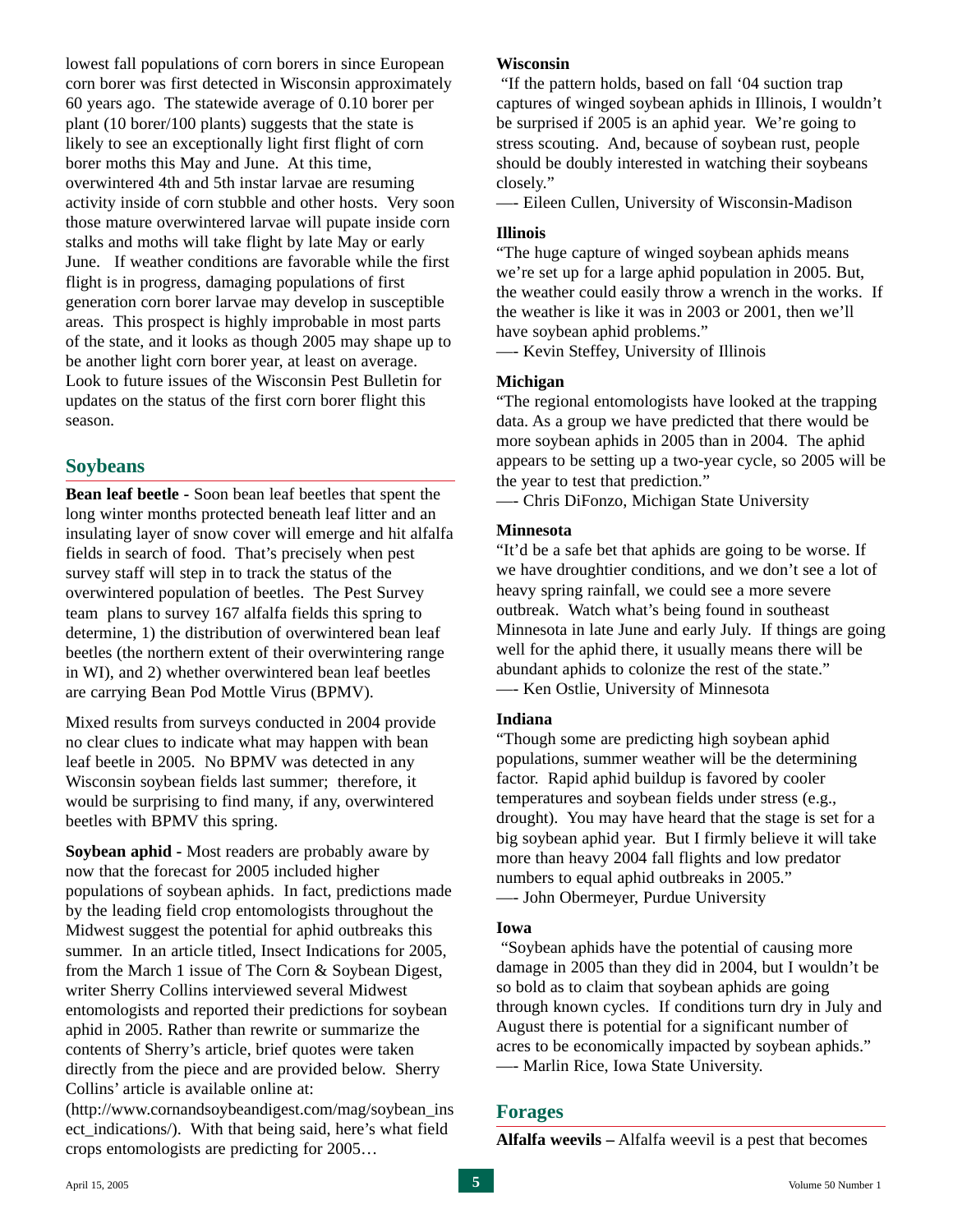active very early each spring and is most harmful to first and second crop hay. This insect is well-suited for Wisconsin as it develops at lower temperatures than many other alfalfa pest insects, and completes much of its lifecycle while other pests are just beginning to emerge. In Wisconsin there is only one generation of alfalfa weevil each year, and weevils overwinter either in the adult stage or as eggs that were laid last fall. In March or April, egg laying resumes and continues through July. At daily average temperatures of 60°F, it takes 18 days for spring-laid eggs to hatch. Currently, egg laying is underway in southern Wisconsin and egg hatch is fast approaching. Scouting efforts should be initiated at 300 GDD<sub>48</sub>, and should target sandy areas of fields and south facing slopes first.

**Pea aphid -** In some respects, pea aphids are the soybean aphids of the late 19th century. Like the soybean aphid, pea aphids are not native to the U.S., but were accidentally introduced into this country around 1870. Shortly after being introduced pea aphids spread to several states and rapidly became one of the premier pest insects of the time. The first crop injury to peas was reported in 1900, and by the 1950's pea aphid was

|                  | Alfalfa Weevil Growing Degree Days (Base 48°F) |
|------------------|------------------------------------------------|
| <b>Boscobel</b>  | 126                                            |
| <b>Green Bay</b> | 29                                             |
| LaCrosse         | 134                                            |
| lMadison         | 96                                             |
| Milwaukee        | 32                                             |
| Prairie du Chien | 135                                            |
| Rhinelander      | 30                                             |
| Wausau           | 62                                             |
|                  |                                                |

reported as the most important pest of peas in 25 states.

Pea aphid is now a pest we've become accustomed to seeing in pea and alfalfa fields each season. Alfalfa is the primary host for this species; however, pea aphids are most damaging to peas. Pea aphids overwinter as eggs in alfalfa, red clover and other perennials and biennials, and hatch in early spring.

Interestingly, all early spring pea aphids are female; male pea aphids don't appear until late summer. The early emerging female aphids do not need to mate and reproduce, nor do they have an egg stage. Rather, they produce live young, often at extraordinarily high rates when conditions are favorable. While peas are the preferred host of pea aphids, monitoring aphid activity in alfalfa is helpful to forecast when migration to pea fields is likely to occur.

Early-season pea aphid surveys should be directed at determining: 1) when the first aphids appear in alfalfa, and 2) when the winged forms begin appearing. Later on it will be important to detect the first aphids in peas and the rate of population build-up. The threshold for pea aphids in alfalfa is 100 aphids per sweep.

# **Vegetables**

**Maggot Degree Days, New this season!**

| <b>MAGGOT DEGREE DAYS</b> |                                       |          |          |  |  |
|---------------------------|---------------------------------------|----------|----------|--|--|
| As of April 14, 2005      |                                       |          |          |  |  |
|                           | Seed Corn Onion Maggot Cabbage Maggot |          |          |  |  |
|                           | Base 39F                              | Base 40F | Base 43F |  |  |
| Boscobel                  | 278                                   | 257      | 192      |  |  |
| Prairie du Chien          | 305                                   | 282      | 215      |  |  |
| Milwaukee                 | 165                                   | 144      | 88       |  |  |
| Madison                   | 254                                   | 234      | 178      |  |  |
| LaCrosse                  | 285                                   | 279      | 207      |  |  |
| Green Bay                 | 160                                   | 140      | 87       |  |  |
| Wausau                    | 199                                   | 183      | 132      |  |  |
| Rhinelander               | 140                                   | 126      | 82       |  |  |
|                           |                                       |          |          |  |  |

**Seed corn maggot, onion maggot and cabbage maggot** are vegetable pests that become active early each season, in April or near the beginning of May. Degree days are accumulating fast, and the first key events in the development of these pests are just getting underway is southern portions of the state. Now's the time for growers to begin tracking degree days and planning a management strategy, especially those who have had past problems with maggot pests. Read on to learn when to anticipate maggot emergence and other developmental events that may be right around the corner.

**Seed corn maggot,** *Delia platura* - The seed corn maggot is a pest of corn, cucurbits, snap beans and peas. The earliest to emerge of the maggots featured today, seed corn maggot larvae tunnel into germinating seeds where they feed and develop. This activity either



severely distorts a plant or prevents the plant from emerging altogether. Fields are most attractive to flies when manure is spread on the soil or when plants are killed in the spring and incorporated into the soil prior to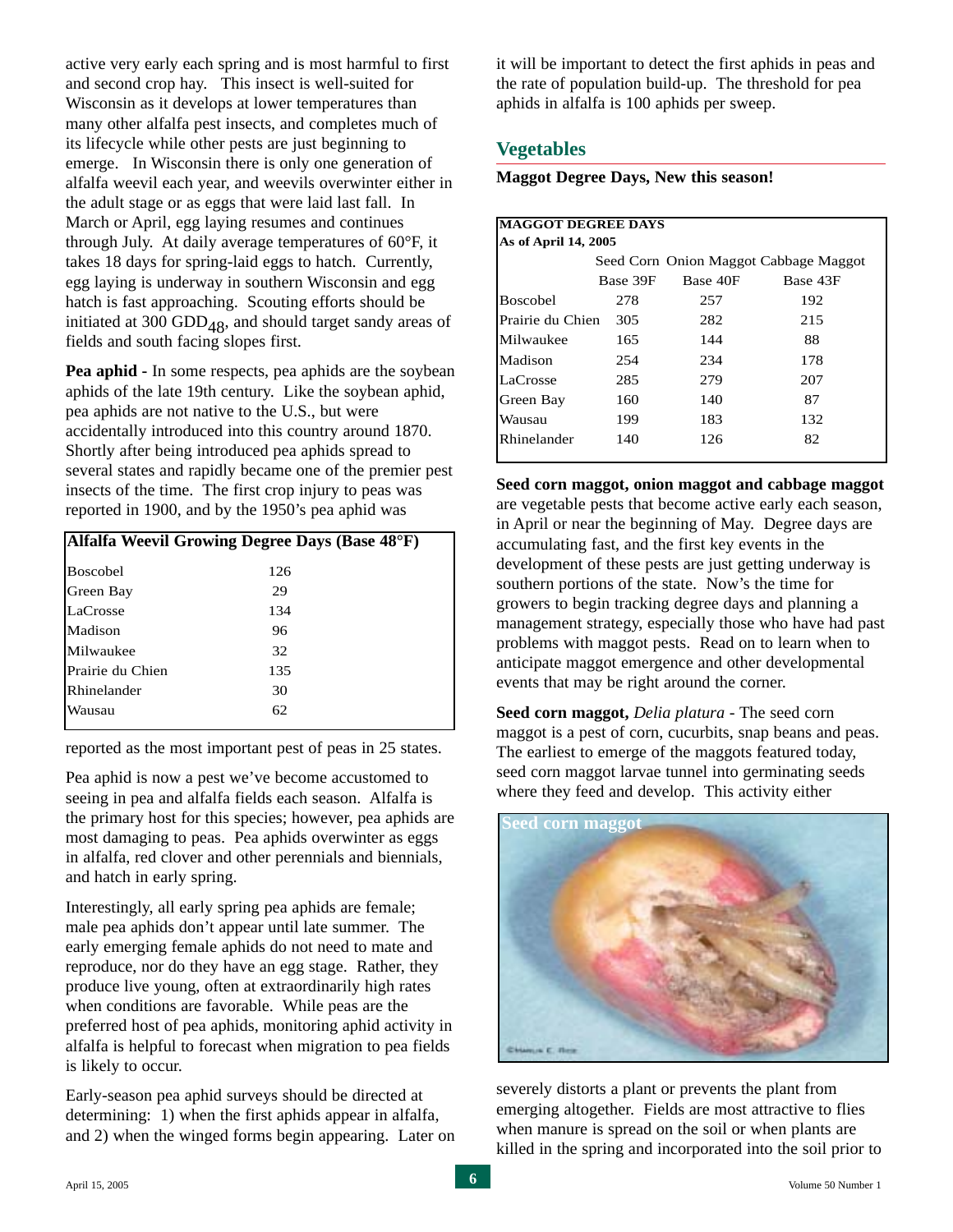#### planting.s

Now that  $200$  DD<sub>39</sub> have accumulated in the Madison, Boscobel, Prairie du Chien and LaCrosse areas, overwintered pupae have begun to surface from the soil as adults (flies). While it's very important to start monitoring the first emergence of flies beginning at 200  $DD_{39}$  and continue over the next week or two, the most serious damage tends to occur in May/June, following the second peak emergence of adults at  $600$  DD<sub>39</sub>. Again, degree days are adding up fast and emergence of flies is already in progress. As it warms up in the next few days seed corn maggot flies will be looking for suitable fields for laying eggs. Follow the cultural control recommendations below to make sure you're not making your fields more attractive to flies.



**Onion maggot**, *Delia antique* - The onion maggot is arguably the most important onion pest,

particularly where continuous production is practiced. Onion maggots overwinter as pupae in the soil associated with onion culls in the field or in onion cull piles. Emergence of onion maggot flies begins around mid-May and mating spans over a three day period, after which eggs are laid. Flies live for two to four weeks and are capable of migrating about a mile to locate suitable host plants.

Three generations of onion maggot occur per season in Wisconsin; the first is the most damaging. It's important for onion growers to be ready to combat the maggots when they emerge. The upcoming onion maggot event, laying of first generation eggs, occurs between 230-280  $DD_{40}$ . More than 230  $DD_{40}$  have accumulated in the southwestern Wisconsin, suggesting egg laying is already in progress. First, second and third generations of flies occur at 680, 1950, 3230  $DD_{40}$ , respectively. As is the case with most maggot species, cool, wet weather favors this insect while hot, dry weather is detrimental to survival. See table below for current onion maggot degree days.

**Cabbage maggot**, *Delia radicum* - Cabbage maggot, a significant pest of cabbage, broccoli, cauliflower, turnips, radishes and rutabagas, is another maggot of concern to vegetable growers. Cabbage maggots, both in the adult and larval stages, bear a striking similarity to seed corn maggots; however, cabbage maggots prefer the roots of cole crops rather than seeds and seedlings of beans, corn,

and cucurbits.

The key to controlling or avoiding cabbage maggot damage is to time planting dates to avoid peak fly emergence, which typically coincides with lilac bloom. Like the onion maggot, the first generation of cabbage maggots is the most damaging. The base temperature for cabbage maggot development is 43°F. First, second and third generations of flies occur at 300, 1476, 2652 DD43, respectively. Be sure to check the table below for current cabbage maggot degree day accumulations.



### **Cultural Control of Maggots**

With adult emergence and egg laying underway, consider the following cultural control practices as you prepare for planting:

Avoid planting in the same field two years in a row whenever possible. Rotate crops one-quarter to one-half of a mile away from overwintering sites.

Time planting dates to avoid the first generation of flies. (that's now!)

Consider using floating row covers to prevent flies from laying eggs on fresh plants. Use the cover immediately after sowing seeds or planting sets.

Flies are attracted to rotting organic matter and freshly plowed fields. Avoid plowing fields with fresh manure or green manure crops in spring.

If there is a winter cover crop, plow it at least 3-4 weeks before planting, or plow in fall instead of spring (too late for that!).

In the case of onion maggot, the overwintering generation can actually increase in cull onions left in the field at harvest. Getting rid of cull piles is crucial.

For more information visit the following web sites:

Veg-Edge: Seed Corm Maggot at: http://vegedge.umn.edu/vegpest/seedmag.htm

UW-Extension Onion Maggot fact sheet at: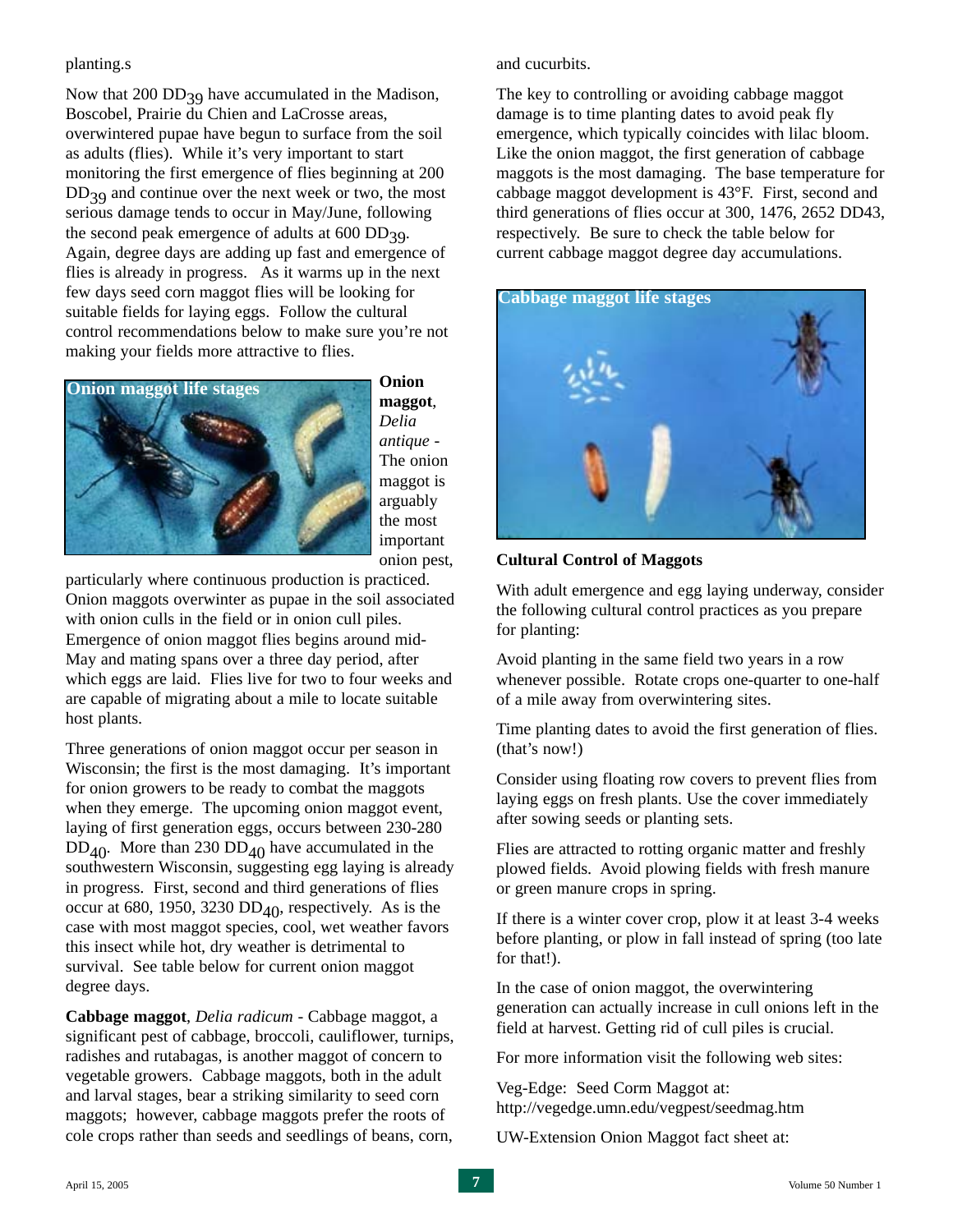http://cecommerce.uwex.edu/pdfs/A3722\_e.PDF

UW-Extension Cabbage Maggot fact sheet at: www.uwex.edu/ces/pubs/pdfs/A3719\_e.PDF

#### **Forest and Landscape**

Some insects to watch for in the coming weeks:

**Ash plant bug –** This insect overwinters as eggs embedded in the bark of ash shoots. The eggs hatch in early spring (100-200 DD base 50) and feed on the newly expanding leaves and leaf stems.. Scout for the nymphs on the undersides of the leaves when they have expanded and again in July. Horticultural soaps and oils are effective on all stages except eggs. One application



of imidacloprid early in the season can provide good control. Green and white ash are most commonly attacked by this insect although other ash species may also be hosts. Damage on leaves ranges from a whitish stippling on leaves to deformation of newly emerging leaves. The undersides of infested leaves often have black specks, which are the excrement of the insect. Heavy infestations may cause premature leaf drop in summer. There are two generations per year.

**European pine sawfly** – This insect is the bane of homeowners with mugo pines growing on their property. It's not unusual for people to observe groups of "caterpillars" devouring the plant's needles. At this point



the damage has been done and controls waged at this time are more revenge than treatment.

Other pines attacked by this insect include Scotch, red, jack and Austrian. European pine sawfly, as its name



implies, is an introduced pest. This insect overwinters as eggs imbedded in the current year needles. Readers who have recurring problems with this insect can scout for the eggs in the fall, winter or early spring. Larvae, which are not true caterpillars but are the immature stage of a stingless wasp, hatch in early spring when saucer magnolia is dropping petals or when PJM rhododendrons bloom (100-200  $DD_{50}$ ). This is the time to start scouting for the tiny, just-hatched larvae. The larvae feed on last year's foliage so concentrate your scouting efforts there. If there are only one or a few groups of larvae feeding, they can be removed by hand or dislodged with a strong spray of water. Insecticidal soaps may be used for control of this insect, but remember that soaps must come into direct contact with the larva to be effective. Once the larvae have completed feeding they drop to the ground and pupate in the soil. Adults emerge from September through October and lay eggs in the current seasons growth near the ends of the branches. There is one generation a year.

**Fletcher scale –** This pest of yews is rarely a problem in landscape situations but can be quite

bothersome in nurseries. This

as an immature

in the spring to the hard-shelled adult. The immature stages

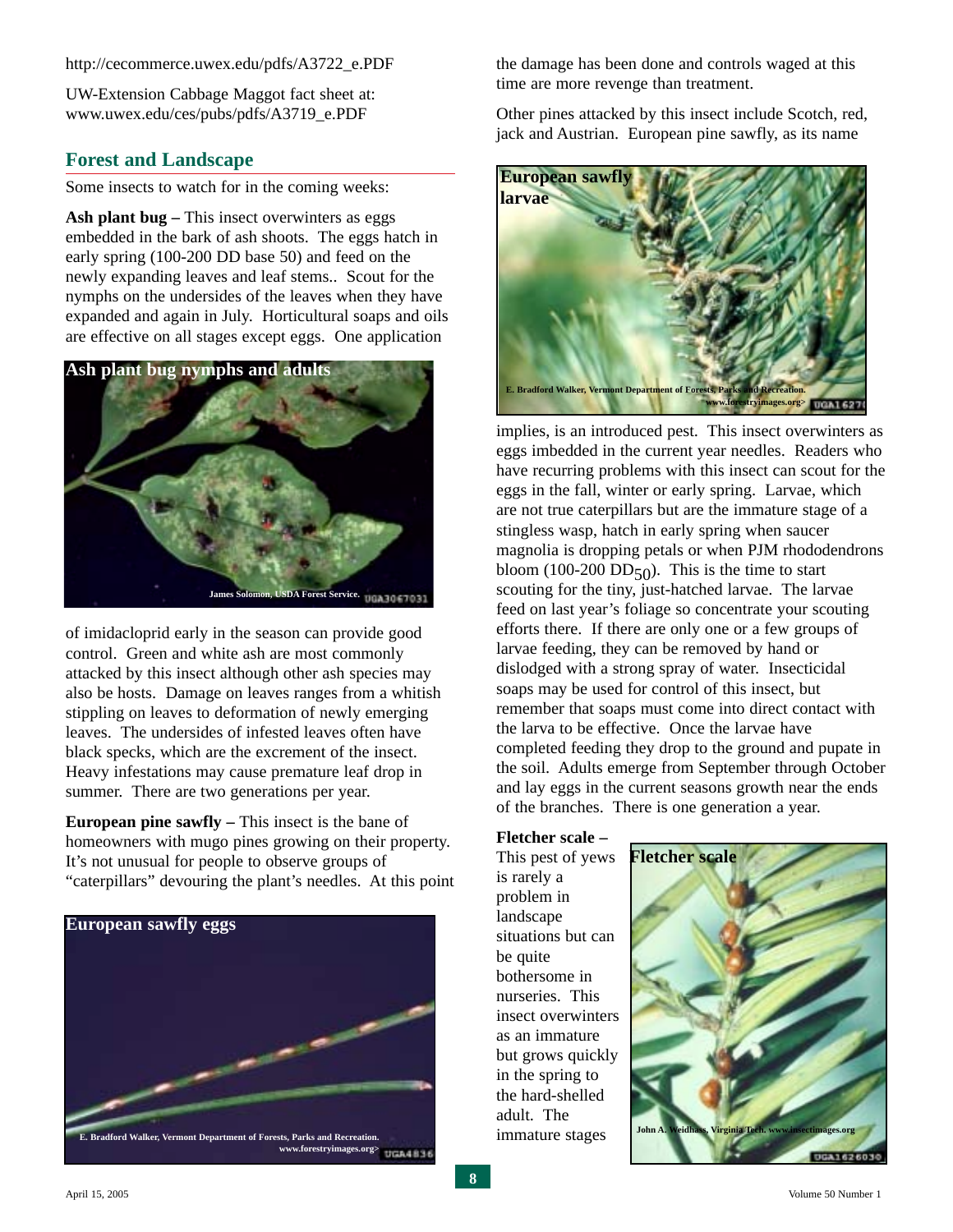in the spring can be controlled with horticultural oils and insect growth regulators. Adult scales are protected from chemical control with their hard shell. In mid to late June, eggs hatch and the young larvae begin to feed on stems and leaves. These newly hatched crawlers can be controlled at this time also. When populations are high copious amounts of honeydew are produced and coat the insides of the yew bushes. Sooty mold then develops and the entire interior of the plant is black. This is tell tale sign that you have a heavy infestation. There are many predators and parasitoids of this insect and in most landscape situations these beneficials keep Fletcher scale populations in check.

**Spruce spider mite –** The overwintering eggs of this mite begin hatching in early spring as saucer magnolia is in pink bud to early bloom (100-200 GDD $_{50}$ ). Unlike



two-spotted spider mite, spruce spider mite does better in cooler weather. In the heat of summer activity of this mite essentially ceases but populations may build up again in the fall. The feeding by spruce spider mite destroys the chlorophyll-producing cells on the leaf surface giving the plant a dull gray to bronzed look. Its host range includes blue, Norway and white spruces but arborvitae

and some other conifers may also sustain injury from this pest. Scout for these tiny pests by placing a white sheet of paper under a branch and tapping the branch to dislodge any mites. You can either use a hand lens to identify them on the paper, or simpler, just fold the paper in half to crush the mites. You will see little orangish to greenish spots on the paper where the mites were crushed. For treatment you can use summer oils or insecticidal soaps to conserve beneficials. Oils should not be used on blue spruce as it removes the bluish tint on the needles. Some of the new, long lasting miticides (clofentazine, bifenazate, hexythiazox) provide good control and are less toxic to beneficials than conventional miticides. There are several generations per year.

### **Gypsy Moth**

**GYPSY MOTH TRAPPING PROGRAM –** For the ninth consecutive year, the entire state will again be trapped for gypsy moth. Trappers are expected to set nearly 38,000 traps statewide in 2005. Trapping densities are set at 1 per 9 sq. miles in the eastern quarantine counties, 1 per 4 sq. miles in the central quarantine counties and 1 per sq. mile in the western

counties. Trapping densities in delimitation blocks are 4 per sq. mile and 9 per sq. mile. The eastern half of the state will be trapped using milk carton traps while delta traps will be used in the western half.



Trappers will be setting traps in nearly 200 delimitation blocks in the western half of the state. Delimitation trapping is an intense trapping grid used to define the boundaries of a possible gypsy moth infestation or to evaluate a treatment block. Milk carton or delta traps are used depending on the number of moths caught in that area last year. The trapping results of these blocks will help determine if a treatment will be done next year or if the Btk treatment worked in the current year or if the mating disruption treatment worked from the previous year.

Trapping will begin the week of May 23, 2005. If you have any questions about the GYPSY MOTH PROGRAM, please call our hotline at 1-800-642-MOTH or visit our website at:

http://www.datcp.state.wi.us/arm/environment/insects/gy psy-moth/

#### **Fruit**

**Apple ermine moth –** Last summer suspect apple ermine moths (AEM) were trapped at an orchard located near Racine in southeastern Wisconsin. AEM, a serious defoliator of apple in the Pacific Northwest, is not known to be present in Wisconsin; however, DATCP is asking all growers to monitor orchards closely for this pest this season.

Approximately thirty apple insect trapping cooperators will be placing traps baited with pheromone lures to attract AEM moths throughout the state by mid-May. In addition, Wisconsin growers are encouraged to be on the lookout for communal tents of AEM from mid-May through June. Communal webs of AEM look very much like the familiar webs made by Eastern tent caterpillars, but the larvae that feed inside are vastly different in appearance. AEM larvae vary from gray or cream colored with pronounced black spots to dark greenish (see image), while Eastern tent caterpillars are hairy and dark in color, with a prominent white stripe along the back and a row of pale blue dots on each side. If you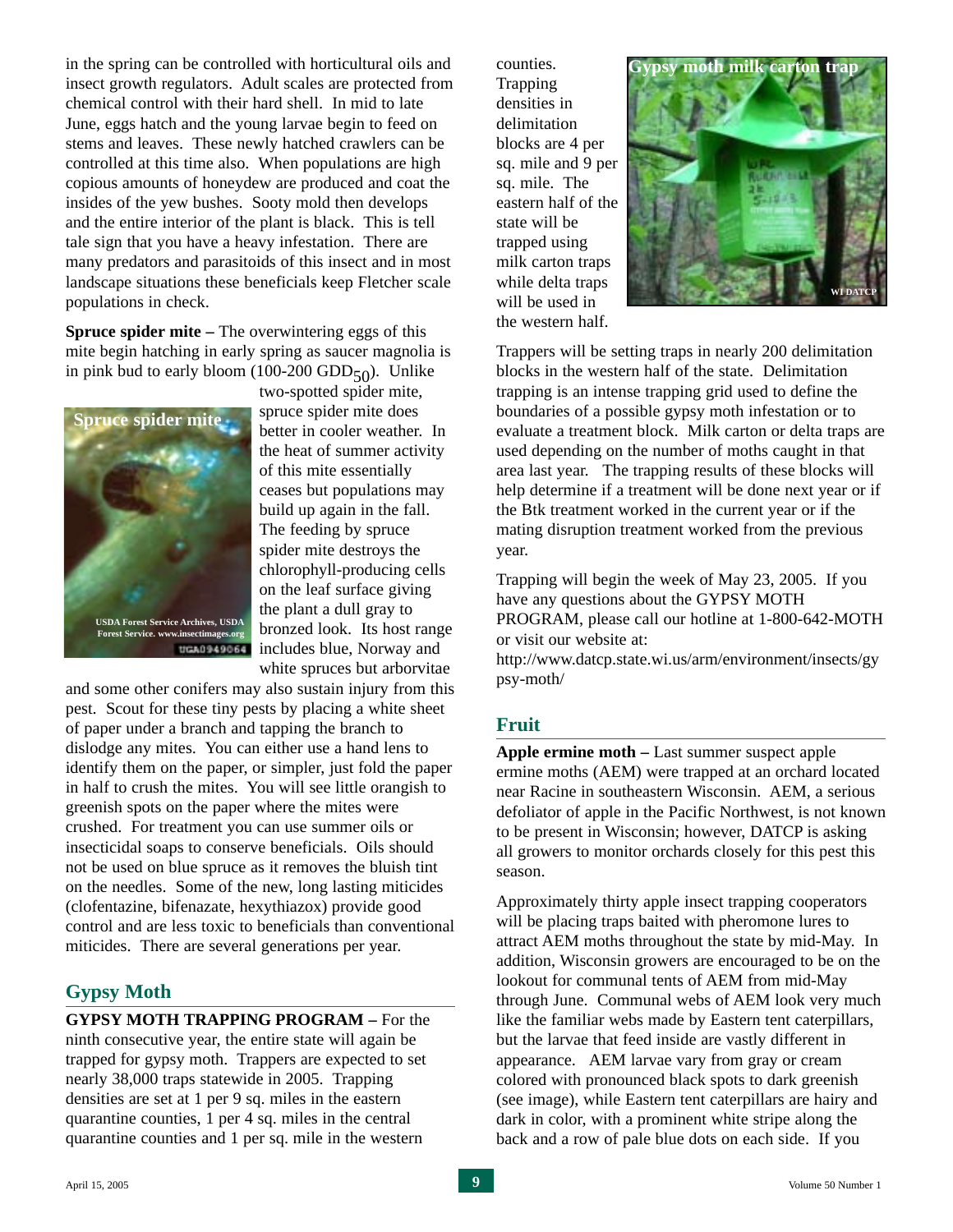

find an AEM web or larvae, please call the Pest Survey Hotline at 1-800-462-2803.

**Spotted tentiform leafminer (STLM) -** STLM events begin early in the season and occur in rapid succession. As soon as the first adults begin appearing in pheromone traps, it isn't long before egg laying is underway and the first peak flight of the season takes place. The first peak flight of STLM moths is the upcoming event growers should watch for; it indicates that growers will need to begin scouting for STLM leafmines on the undersides of leaves approximately one week later. The appearance of the first STLM moths of the season in the Madison and



Milwaukee area just over two weeks ago (around 22-70  $GDD<sub>50</sub>$ ), indicates the first peak flight is right around the corner. This event, expected around  $150$  GDD $_{50}$ , could occur by April 24 in the Madison area. The first larvae of the season can be anticipated around 209-231 GDD $_{50}$ .

#### **Projected Dates of Next Spotted Tentiform Leafminer (STLM) Event**

d*ates are based on current rate of GDD accumulation*

First STLM flight and peak trap catch occur around 150 GDD50. Expected to occur in: Madison by April 24 Milwaukee by May 5 LaCrosse by April 20 Prairie du Chien by April 18

Begin scouting for first generation sap-feeder mines on

| <b>Black Cutworm Trap Catches April 8-15</b> |                |  |  |  |
|----------------------------------------------|----------------|--|--|--|
| <b>Site</b>                                  | No. BCW        |  |  |  |
| Grant Co.                                    |                |  |  |  |
| <b>Benton</b>                                | 0              |  |  |  |
| Hazel Green                                  | trap down      |  |  |  |
| Sinsinawa                                    | 0              |  |  |  |
| Dickeyville                                  | 1              |  |  |  |
| Lancaster                                    | 0              |  |  |  |
| Lafayette Co.                                |                |  |  |  |
| South Wayne                                  | 0              |  |  |  |
| Gratiot                                      | $\theta$       |  |  |  |
| <b>West Gratiot</b>                          | 1              |  |  |  |
| Shullsburg                                   | 5              |  |  |  |
| West Shullsburg                              | $\overline{2}$ |  |  |  |
| Green Co.                                    |                |  |  |  |
| Cadiz Springs                                | 0              |  |  |  |
| <b>West Monroe</b>                           | 1              |  |  |  |
| <b>East Monroe</b>                           | 3              |  |  |  |
| Juda                                         | $\mathbf{1}$   |  |  |  |
| <b>Brodhead</b>                              | 0              |  |  |  |
| Rock Co.                                     |                |  |  |  |
| Avon                                         | 0              |  |  |  |
| Newark                                       | 0              |  |  |  |
| West Beloit                                  | 0              |  |  |  |
| East Beloit                                  | 0              |  |  |  |
| Clinton                                      | 0              |  |  |  |
|                                              |                |  |  |  |

undersides of leaves approximately one week later.

**Redbanded leafroller (RBLR) –** RBLR is another moth pest which emerges in orchards early each spring. In Wisconsin, the series of RBLR seasonal events begins around 25-78 GDD50, with the first occurrence of moths. This event has been reached and RBLR moths have begun to appear in traps near Boscobel, Madison, LaCrosse and Prairie du Chien. The first eggs of the season are laid around 82-162 GDD50, overlapping with the first peak flight of moths around 106-160 GDD50.

#### **Projected Dates of Next Redbanded Leafroller (RBLR) Events**

*dates are based on current rate of GDD accumulation*

First RBLR flight begins around  $25-78$  GDD $_{50}$ , expected to occur in: Madison - April 5 to present Milwaukee - Begins today, April 15 LaCrosse - April 5 to 10 Prairie du Chien - April 3 to 10

Peak catch and approximate start of egg hatch begins around 106-160 GDD $_{50}$ , expected in: Madison - April 18 to 23 Milwaukee - April 24 to 30 LaCrosse - April 15 to 20 Prairie du Chien - April 11 to April 17

**Plum curculio -** For the second season in a row, several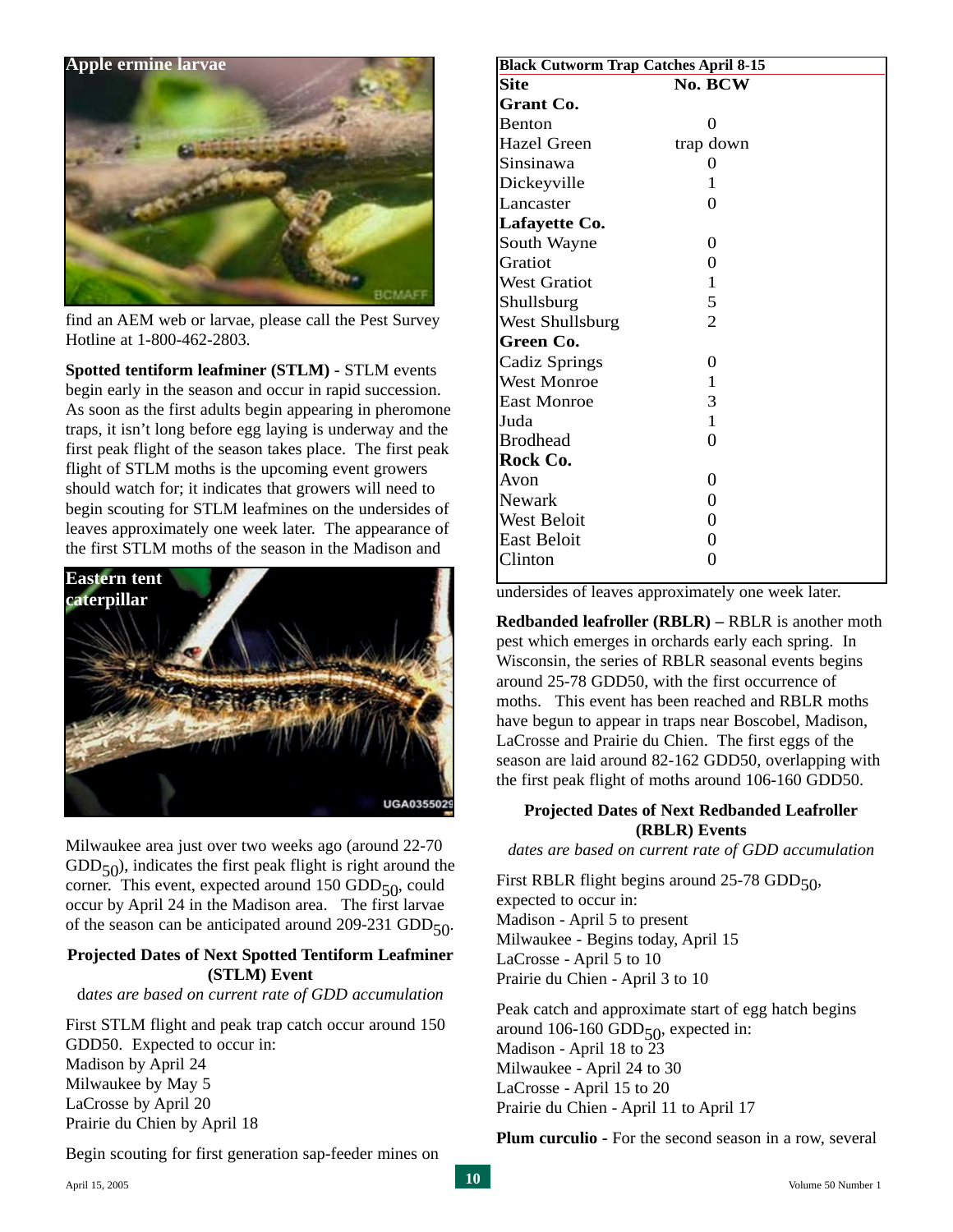apple growers located throughout the state will be monitoring plum curculio activity in their orchards. Traps are scheduled to be deployed over the weekend and the first adult capture is likely to occur around 100 GDD50. Plum curculio activity escalates sometime between pink and petal fall, after a few consecutive days of rain and daytime temperatures about 70-75°F. One generation of plum curculio occurs per year in Wisconsin. Look for PC trap catches in future issues of the Wisconsin Pest Bulletin.

**Projected Date of Next Plum Curculio (PC) Event**

*dates are based on current rate of GDD accumulation*

First PC capture occurs around 100 GDD $_{50}$ . This event expected in : Madison - April 18 Milwaukee - May  $3 =$  count 20 days from the 15th LaCrosse - April 20 Prairie du Chien - April 15 or 16

**Apple Scab –** The apple scab spore maturity estimates which DATCP has provided since 2000 have been discontinued. The estimates, based upon temperature data collected by a network of orchard cooperators, attempted to identify the period of primary ascospore maturity in the Spring. While useful to the specific growers involved, we feel that the estimates lost value as distance increased from the mezoclimate of the cooperating orchard, and as time increased from the measurement period.

The project introduced a technology (data loggers) to a number of apple growers; results were positive in almost all cases. Most cooperators plan to continue to use data loggers, and several have used the loggers to track growing degree days and environmental conditions to model other diseases and insect development. Several cooperators credit the spore maturity modeling with a reduction in fungicide use for scab control.

Over the years of the project, we were fortunate to have the cooperation of a number of apple growers. We would like to extend our gratitude to the cooperators, for their help and efforts through five Springs.